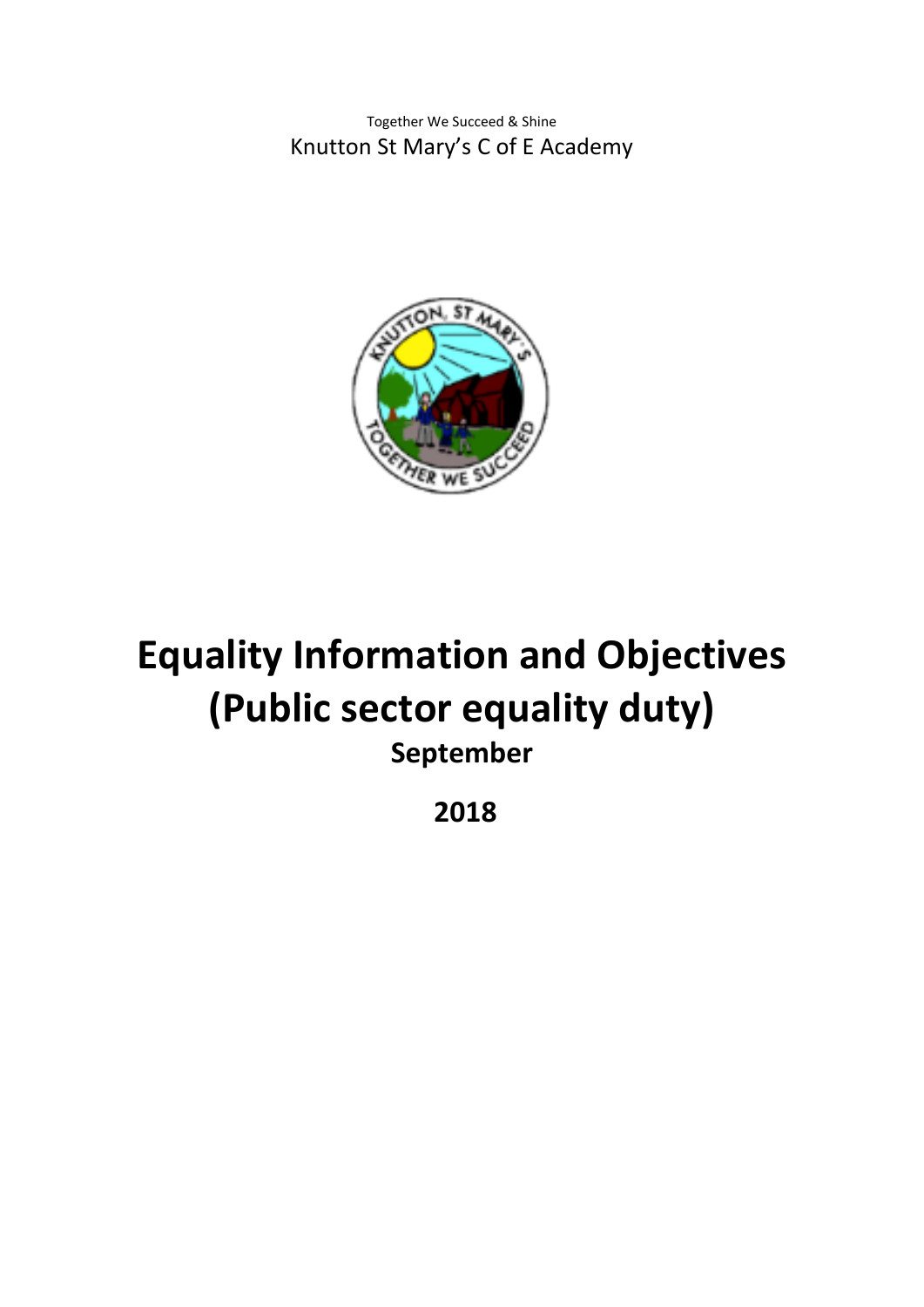# **Aims**

Our school aims to meet its obligations under the public sector equality duty by having due regard to the need to:

Eliminate discrimination and other conduct that is prohibited by the Equality Act 2010

Advance equality of opportunity between people who share a protected characteristic and people who do not share it

Foster good relations across all characteristics – between people who share a protected characteristic and people who do not share it

# **Legislation and guidance**

This document meets the requirements under the following legislation

The Equality Act 2010, which introduced the public sector equality duty and protects people from discrimination

The Equality Act 2010 (Specific Duties) Regulations 2011, which require schools to publish information to demonstrate how they are complying with the public sector equality duty and to publish equality objectives

This document is also based on Department for Education (DfE) guidance: The Equality Act 2010 and schools.

## **Roles and responsibilities**

The Governing Body will:

Ensure that the equality information and objectives as set out in this statement are published and communicated throughout the school, including to staff, pupils and parents, and that they are reviewed and updated at least once every four years

Delegate responsibility for monitoring the achievement of the objectives on a daily basis to the Principal.

The Principal will:

Promote knowledge and understanding of the equality objectives amongst staff and pupils

Monitor success in achieving the objectives and report back to Governors.

All school staff are expected to have regard to this document and to work to achieve the objectives as set out in section 8.

# **Eliminating discrimination**

The school is aware of its obligations under the Equality Act 2010 and complies with nondiscrimination provisions. We eliminate discrimination by: Adoption of the single Equality Scheme

Our behaviour policy ensures that all children feel safe at school and addresses prejudicial bullying

Reporting, responding to and monitoring all racist incidents

Regularly monitoring the curriculum to ensure that the curriculum meets the needs of our pupils and that it promotes respect for diversity and challenges negative stereotyping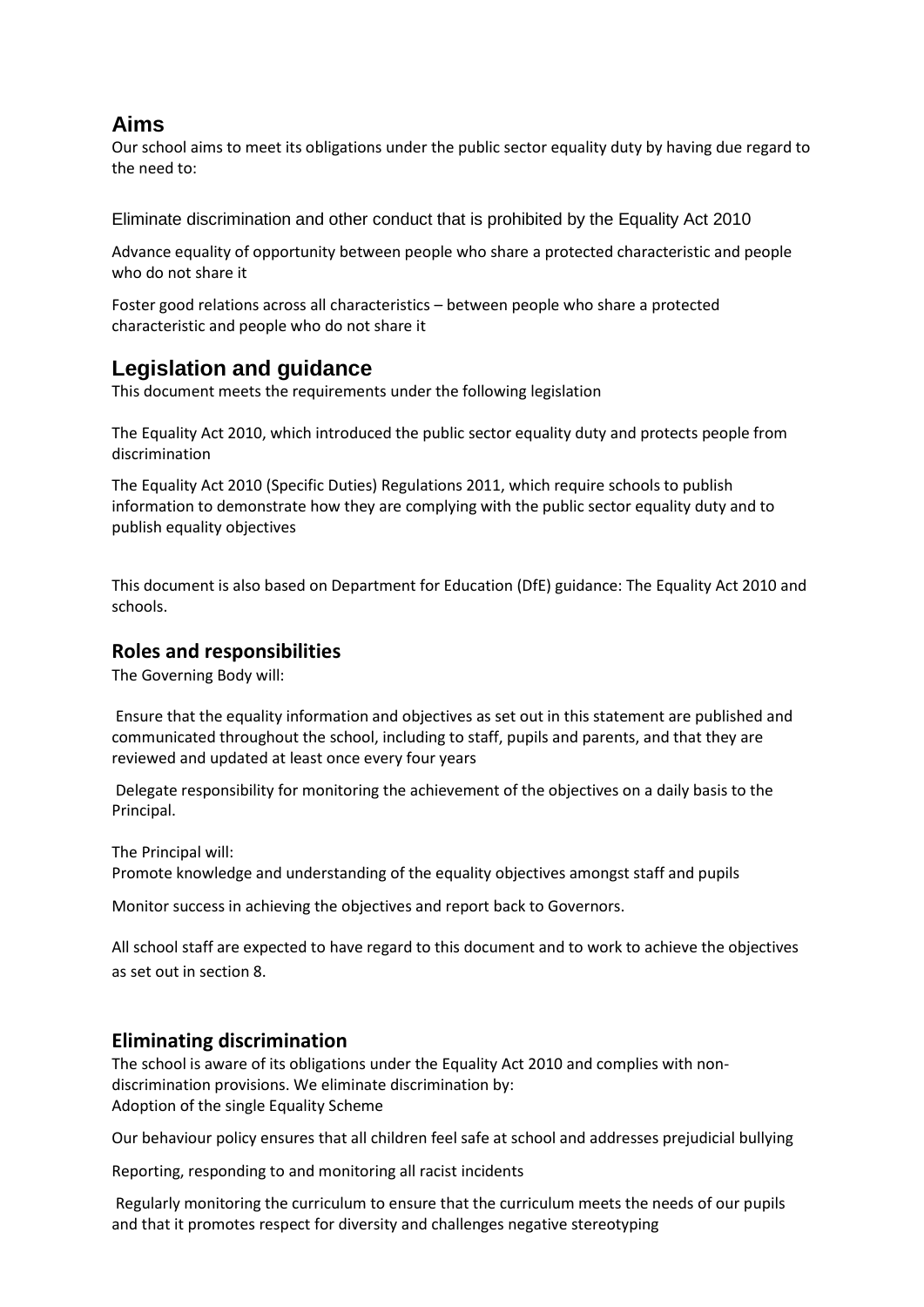Teaching is of the highest quality to ensure children reach their potential and all pupils are given equal entitlement to success

Tracking pupil progress to ensure that all children make rapid progress, and intervening when necessary

Ensuring that all pupils have the opportunity to access extra-curricular provision

Listening to and monitoring views and experiences of pupils and adults to evaluate the effectiveness of our policies and procedures

Training on the Equality Act for new and existing staff.

Regularly reminding staff and Governors of their responsibilities under the Equality Act.

Staff raise any issues and make Senior Leaders and Governors aware of these as appropriate.

# **Advancing equality of opportunity**

As set out in the DfE guidance on the Equality Act, we advance equality of opportunity by: Using the information we gather to identify underachieving groups or individuals and planning targeted intervention

Ensuring participation of parents/carers and pupils in school development

Encouraging all pupils to be fully involved in all school activities

Meeting the individual needs of children

Listening to parents/carers

Listening to pupils at all times

## **Fostering good relations**

The school aims to foster good relations between those who share a protected characteristic and those who do not share it by:

Promoting tolerance, friendship and understanding of a range of religions and cultures through different aspects of our curriculum. This includes teaching in RE and personal, social, health and economic (PSHE) education, and activities in other curriculum areas.

Delivering assemblies to raise relevant issues.

Encouraging and implementing initiatives to deal with tensions between different groups of pupils within the school.

Working with parents to promote knowledge and understanding of different cultures

We have developed links with people and groups who have specialist knowledge about particular characteristics, which helps to inform and develop our approach.